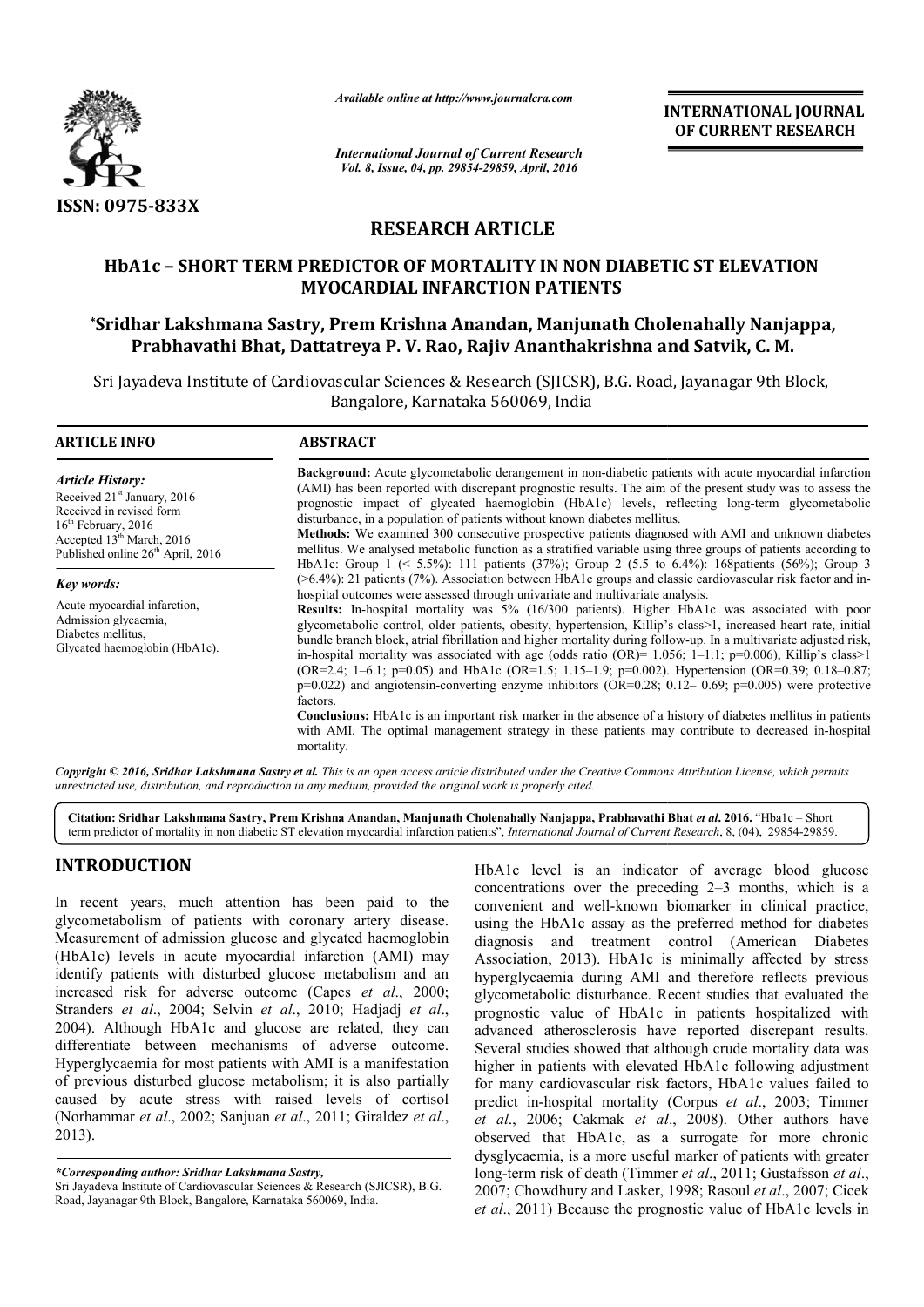patients with acute coronary syndromes had different prognostic effects based on patient's diabetes status and only smaller studies exist with different methods and results, the purpose of the present study was therefore to assess whether the HbA1c levels have a prognostic significance and could be used in short-term risk stratification in patients with AMI and unknown diabetes mellitus (DM).

# **MATERIALS AND METHODS**

#### **Patient population**

We performed a single-centre observational prospective study including 300 patients with AMI admitted into the coronary care unit (CCU). The inclusion period was september 2012 to February 2015. The study was approved by the local ethical committee and all patients included gave informed consent to participate in the study.

## **Inclusion Criteria**

- 1) Chest pain with ST segment elevation or depression of at least 1 mm in one or more peripheral leads of the ECG and/or at least 2 mm in one or more precordial leads, or
- 2) New onset left bundle branch block, or
- 3) Elevated levels of troponin according to the criteria established by current guidelines (Thygesen *et al*., 2014)

All patients received recommended standard management for AMI.

#### **Exclusion Criteria**

- 1) Anaemia
- 2) Acute inflammatory diseases
- 3) Hepatic failure
- 4) Autoimmunity
- 5) Cancer and
- 6) Patients with chronic renal failure in a haemodialysis programme
- 7) Known DM

DM was defined as a history of diabetes according to medical history obtained from hospital records or when the patient reported receiving pharmacological treatment with oral hypoglycaemic drugs or insulin. The present analysis is based on data from 300 AMI patients who were not previously diagnosed DM. Because milder abnormalities of glucose control (below the diagnostic threshold of DM) are associated with increased cardiovascular risk, patients were graded into three categories or groups according to baseline admission levels of HbA1c: HbA1c levels < 5.5%, 5.5–6.4%, >6.4%.

## **Methods**

The project design included a medical examination, biochemical analyses and instrumental exams as well as echocardiography and coronary angiography results. The presence and degree of heart failure were assessed on admission at the emergency department, following the Killip classification (Killip and Kimball, 1967). Among the main cardiovascular risk factors, the presence of hypertension, type

II diabetes, dyslipidaemia, smoking habits and body mass index were considered. The Global Registry of Acute Coronary Events (GRACE) risk model was obtained to predict probability of hospital death and the level of risk for individual patients. All patients received recommended standard management for AMI with regard to thrombolytic therapy, aspirin, clopidogrel, low-molecular-weight heparin, glycoprotein IIb-IIIa inhibitors, beta-blockers, statins and angiotensin-converting enzyme inhibitors (ACEis), as appropriate. All analyses were measured by conventional laboratory methods. In the CCU department the following analyses were collected: serum glucose, glycated haemoglobin, white blood cell count, platelets, haematocrit, electrolytes and cardiac biomarkers (troponin). HbA1c was analysed by ionexchange high-performance liquid chromatography using the ADAMS HA-8180 analyser (Arkray Corp., Kyoto, Japan) (Hoelzel *et al*., 2004). In all patients coronary angiography was performed as soon as possible, and the number of coronary arteries damaged evaluated. Patients with STEMI received thrombolytic therapy at the beginning of the study. Patients with contraindications for thrombolytic therapy were taken for urgent invasive angiography with the intention of performing primary PCI. Moreover, in cases of unsuccessful fibrinolytic therapy, patients received rescue PCI. Left ventricular ejection fraction (LVEF) was assessed through two-dimensional echocardiography immediately after admission. Continuous monitoring was performed in all patients during their stay at the CCU in order to determine any type of significant arrhythmia. After discharge from the CCU, an electrocardiogram was performed daily and when patients had symptoms.

#### **Statistical analysis**

Baseline characteristics of the study population were calculated according to categories of glycated haemoglobin values. We analysed HbA1c function as a continuous and also as a stratified variable. Continuous data were summarized and given as median values with corresponding SD or SEM, and dichotomous data were given as counts and percentages. The Kruskal–Wallis test was used for categorical characteristics with more than two groups. Means between groups were compared by the use of independent-samples *t-*tests (ANOVA polynomial linear term). In multivariate analysis (Cox regression using forward stepwise variable selection methods), the association of HbA1c with the statistical significance variables and outcome (in-hospital mortality) were adjusted for age, sex, classical cardiovascular risk factors, Killip class, history of previous myocardial infarction, serum creatinine, serum glycaemia, systolic blood pressure and heart rate on admission. All statistical tests were performed with SPSS 19.0. A value of *p*<0.05 was considered statistically significant.

# **RESULTS**

#### **Baseline characteristics**

300 patients without prior diagnostic of DM were included in our study population (Figure 1). Three categories of patients were created according to HbA1c level: Group  $1$  (< 5.5%): 111 patients (37%); Group 2 (5.5 to 6.4%): 168patients (56%); Group 3 (>6.4%): 21 patients (7%).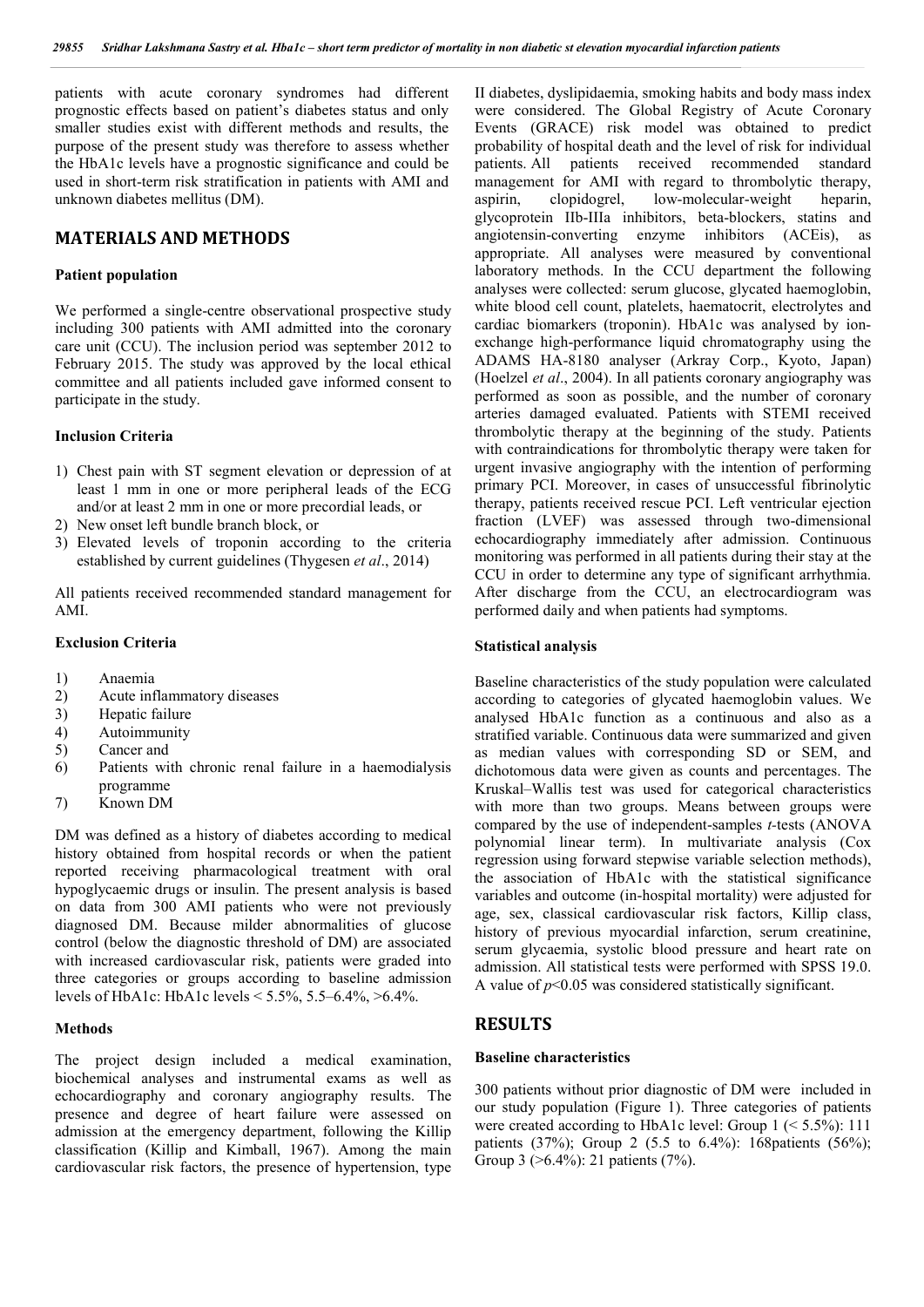# **Table 1. Baseline Subject Characteristics According To Hba1c group and global population**

|                   | Total patients | HbA1c Group $1 \le 5.5\%$ | HbA1c Group $2\frac{5.5}{6}$ –6.4% | HbA1c Group $3 > 6.4\%$ | P value |
|-------------------|----------------|---------------------------|------------------------------------|-------------------------|---------|
| Patients          | 300            | 111 (37%)                 | 168 (56%)                          | 21(7%)                  |         |
| Female $(\% )$    | ∠∠             | 23                        | ∠ 1                                | 19                      | NS      |
| Aged $(M \pm SD)$ | $62 \pm 13$    | $60 \pm 13$               | $64 \pm 13$                        | $64 \pm 13$             | 0.007   |
| $BMI$ (kg/m2)     | $27 \pm 4$     | $26 \pm 3$                | $28 \pm 4$                         | $29 \pm 3$              | < 0.001 |

## **Table 2. Baseline Characteristics**

|                                    | Total patients | HbA1c Group<br>$1 < 5.5\%$ | HbA1c Group 2<br>$5.5\% - 6.4\%$ | HbA1c Group<br>$3 > 6.4\%$ | P value |
|------------------------------------|----------------|----------------------------|----------------------------------|----------------------------|---------|
| Patients                           | 300            | 111(37%)                   | 168(56%)                         | 21(7%)                     |         |
| $NYHA > 2$ (%)                     | 19             | 16                         | 20                               | 24                         | ns      |
| Hypertension $(\% )$               | 55             | 48                         | 59                               |                            | 0.001   |
| Previous myocardial infarction (%) | 19             | 19                         | 19                               |                            | ns      |
| smoker $(\% )$                     | 49             | 54                         | 45                               |                            | ns      |
| Dyslipidaemia $(\%)$               | 45             | 46                         | 43                               | 57                         | ns      |
| Peripheric arteriopathy $(\% )$    |                | 4                          |                                  |                            | 0.005   |
| Prior PCI                          | 12             | 15                         | 10                               |                            | ns      |

#### **Table 3. Baseline Characteristics**

|                  | Total patients | HbA1c Group $1 \le 5.5\%$ | HbA1c Group $2\frac{5.5}{6}$ –6.4% | HbA1c Group $3 > 6.4\%$ | P value |
|------------------|----------------|---------------------------|------------------------------------|-------------------------|---------|
| Patients         | 300            | 111 (37%)                 | $168(56\%)$                        | 21(7%)                  |         |
| $STEMI(\%)$      | 69             | 68                        | 72                                 | 62                      | ns      |
| Killip $>1$ (%)  | 19             |                           |                                    | 31                      | 0.004   |
| HR $(%)$         | $79 \pm 22$    | $79 \pm 20$               | $78 \pm 21$                        | $89 \pm 29$             | 0.01    |
| SBP $(\% )$      | $135 \pm 32$   | $135 \pm 30$              | $134 \pm 34$                       | $146 \pm 34$            | ns      |
| LVEF $(\% )$     | $51 \pm 11$    | $52 \pm 11$               | $51 \pm 11$                        | $50 \pm 14$             | ns      |
| >1 Vssel disease | 34             | 32                        | 34                                 | 41                      | ns      |
| PCI              | 99             | 90                        | 97                                 | 93                      | ns      |

# **Table 4. Average Hba1c And Egfr**

|                                        | Total patients | HbA1c Group 1 | HbA1c Group      | HbA1c Group   | P value |
|----------------------------------------|----------------|---------------|------------------|---------------|---------|
|                                        |                | $5.5\%$       | $25.5\% - 6.4\%$ | $3 > 6.4\%$   |         |
| Patients                               | 300            | 111(37%)      | $168(56\%)$      | 21(7%)        |         |
| Admission glucose (mg/dl) $(M \pm SD)$ | 144±59         | $137 \pm 64$  | $142 \pm 47$     | $200 \pm 90$  | 0.001   |
| eGFR (ml/min) $(M \pm SD)$             | $68 \pm 30$    | $69 \pm 28$   | $68 \pm 32$      | $63 \pm 23$   | ns      |
| HbA1c $(\%) (M \pm SD)$                | $5.8 \pm 0.7$  | $5.2 \pm 0.3$ | $5.9 \pm 0.2$    | $7.6 \pm 1.5$ | 0.001   |

# **Table 5. Hospital Adverse Outcomes and In-Hospital Therapies**

|                                                         | Total patients | HbA1c Group 1<br>$< 5.5\%$ | HbA1c Group 2<br>$5.5\% - 6.4\%$ | HbA1c Group 3<br>$> 6.4\%$ | P value |
|---------------------------------------------------------|----------------|----------------------------|----------------------------------|----------------------------|---------|
| Patients                                                | 301            | 111 (37%)                  | 168(56%)                         | 21(7%)                     |         |
| GRACE risk score $(M \pm SD)$                           | $159 \pm 43$   | $154 \pm 41$               | $162 \pm 42$                     | $163 \pm 58$               |         |
| In-hospital mortality $(16 \text{ pts})$ $(\%)$         |                |                            |                                  | 14                         | 0.02    |
| Atrial fibrillation $(71 \text{ pts})$ $(\%)$           |                |                            | 15                               | 19                         | 0.001   |
| Initial LBBB $(42 \text{ pts})$ $(\%)$                  |                |                            |                                  | 10                         | 0.01    |
| Primary ventricular fibrillation $(36 \text{ pts})$ (%) |                |                            |                                  |                            |         |
| AV block $\geq 2^{\circ}$ (34 pts) (%)                  |                |                            |                                  |                            |         |
| In-coronary care unit (days)                            |                |                            |                                  |                            |         |
| In-hospital stay (days) (median)                        |                |                            |                                  |                            |         |

# **Table 6. Hospital Therapies**

|                                 | Total | Group 1 | Group 2 | Group 3 | P value   |
|---------------------------------|-------|---------|---------|---------|-----------|
| Reperfusion therapy (STEMI) (%) | 69    | 60      | 75      | 73      | 0.006     |
| Dual antiplatelet treatment (%) | 98    | 96      | 99      | 100     | 0.03      |
| Beta-blockers (%)               | 41    | 42      | 40      | 41      | NS        |
| ACE inhibitors $(\% )$          | 62    | 62      | 62      | 62      | NS        |
| Statin $(\%)$                   | 95    | 95      | 95      | 93      | <b>NS</b> |
| Diuretics $(\% )$               | 22    | 21      | 21      | 41      | NS        |
| Inotropic agents $(\% )$        | 9     | 6       | 10      | 12      | <b>NS</b> |
| Insulin $(\% )$                 | 8     |         |         | 41      | < 0.001   |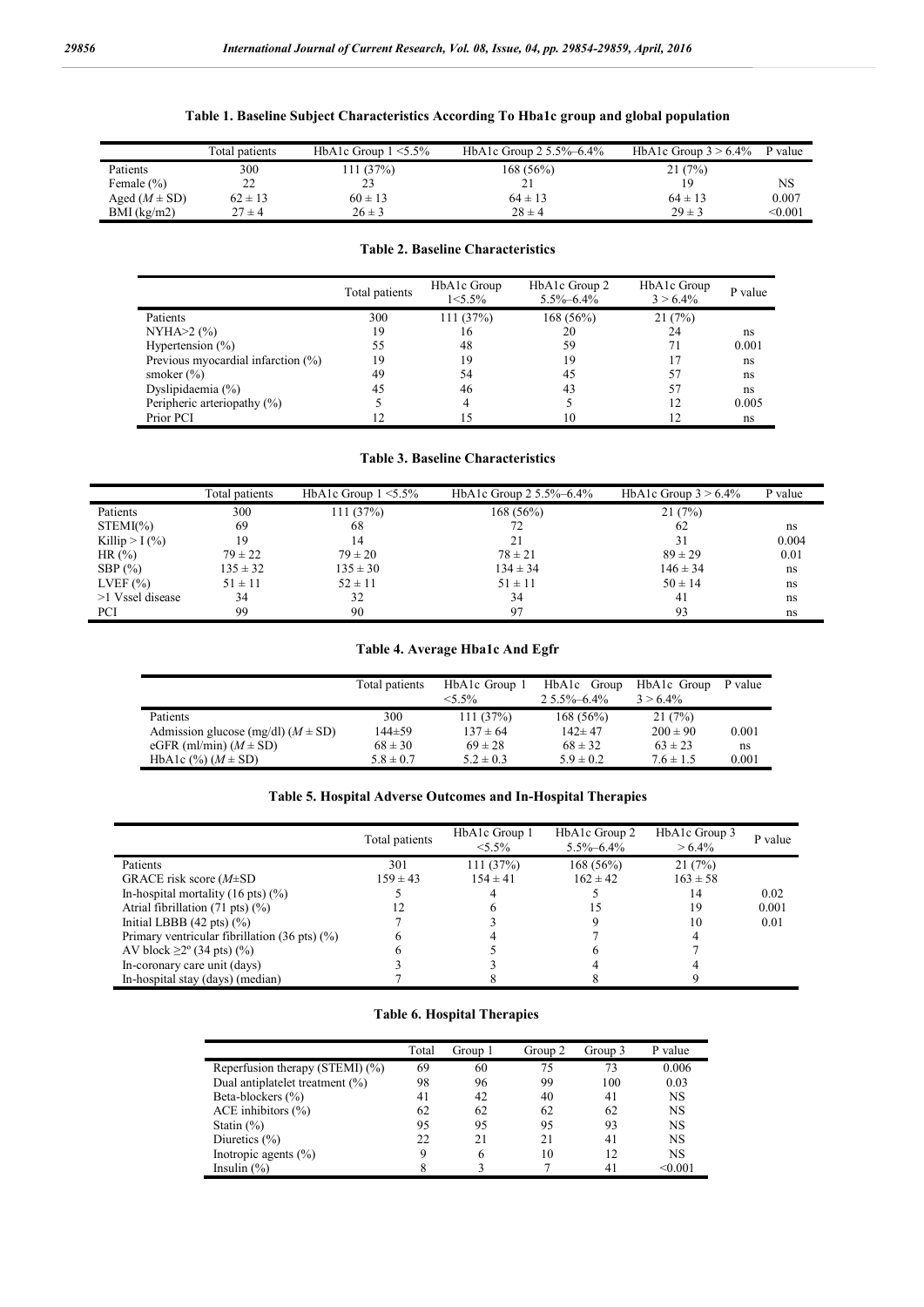**Table 7. Multivariate adjusted risk for in-hospital mortality**

| OR             |       | 95% CI        | <i>p</i> value |
|----------------|-------|---------------|----------------|
| Age            | 1.056 | 1–1.1         | 0.006          |
| Hypertension   | 0.395 | $0.18 - 0.87$ | 0.022          |
| HbA1C          | 1.493 | $1.15 - 1.9$  | 0.002          |
| Killip $> 1$   | 2.44  | 1–6.1         | 0.05           |
| ACE inhibitors | 0.28  | $0.12 - 0.69$ | 0.005          |

| S.No | Hbalc    | Sensitivity | Specificity |
|------|----------|-------------|-------------|
| 1    | $\geq 4$ | 100         | 0           |
| 2    | >4       | 100         | 2.44        |
| 3    | >4.5     | 100         | 14.63       |
| 4    | >5.1     | 100         | 56.10       |
| 5    | >5.4     | 100         | 73.17       |
| 6    | >5.9     | 66.67       | 85.37       |
| 7    | >6.3     | 44.44       | 90.24       |
| 8    | >6.6     | 33.33       | 97.56       |
| 9    | >6.9     | 11.11       | 100         |
| 10   | >7.1     | 0           | 100         |

**Table 8. ROC curve variables**

From the table it is clear that HbA1c > 5.4 have 100% sensitivity and 73% specificity in predicting mortality.



**ROC curve for mortality**

Baseline characteristics of the study population are shown in Table 1. The mean age of our sample was  $62 \pm 13$  years and 78% were males. In the subgroups analysis, patients with higher HbA1c were older; more often had a history of hypertension (48% *vs.* 59% *vs.* 71%) and arteriopathy (4% *vs.*  5% *vs.* 12%). STEMI was present in 208 patients (69%). Killip class>1, glycaemia were associated with higher HbA1c levels. The mortality in the global group was 5% (16 patients). Table 2 describes the outcomes and treatment according to HbA1c categories. Multivariate analysis is shown in Table 3. The baseline covariates included in the final model associated with mortality were Killip >1, age and HbA1c levels. A history of hypertension and pharmacological therapy with ACEis had a protective effect and was inversely associated.

# **DISCUSSION**

We found a substantial proportion of patients suffering from AMI with underlying prediabetes and unknown overt DM after

hospital admission. These patients with disturbed glucose metabolism had worse early outcomes, characterized by progressive increased rates of in-hospital mortality according to HbA1c. In hospital mortality was 14% in patients with HbA1c >6.4%. The relationship between admission hyperglycaemia (stress hyperglycaemia) and short-term mortality in subjects without known DM after AMI has been well documented. Increased glucose levels on admission conferred an almost four-fold risk of death in patients without known DM after an AMI1 and two-fold risk in patients with STEMI additive to classical risk factor parameters (Sanjuan *et al*., 2011). HbA1c level is a stable indicator of unstressed long-term glucose control and is more useful to predict abnormal glucose tolerance in AMI patients compared with admission glucose (Norhammar *et al*., 2002). HbA1c is less influenced than plasma glucose by acute stress and illness (Oswald and Yudkin, 1987; Petursson *et al*., 2006) For many patients, the AMI hospitalization represents a period in which previously unrecognized DM could be initially diagnosed. Indeed, in our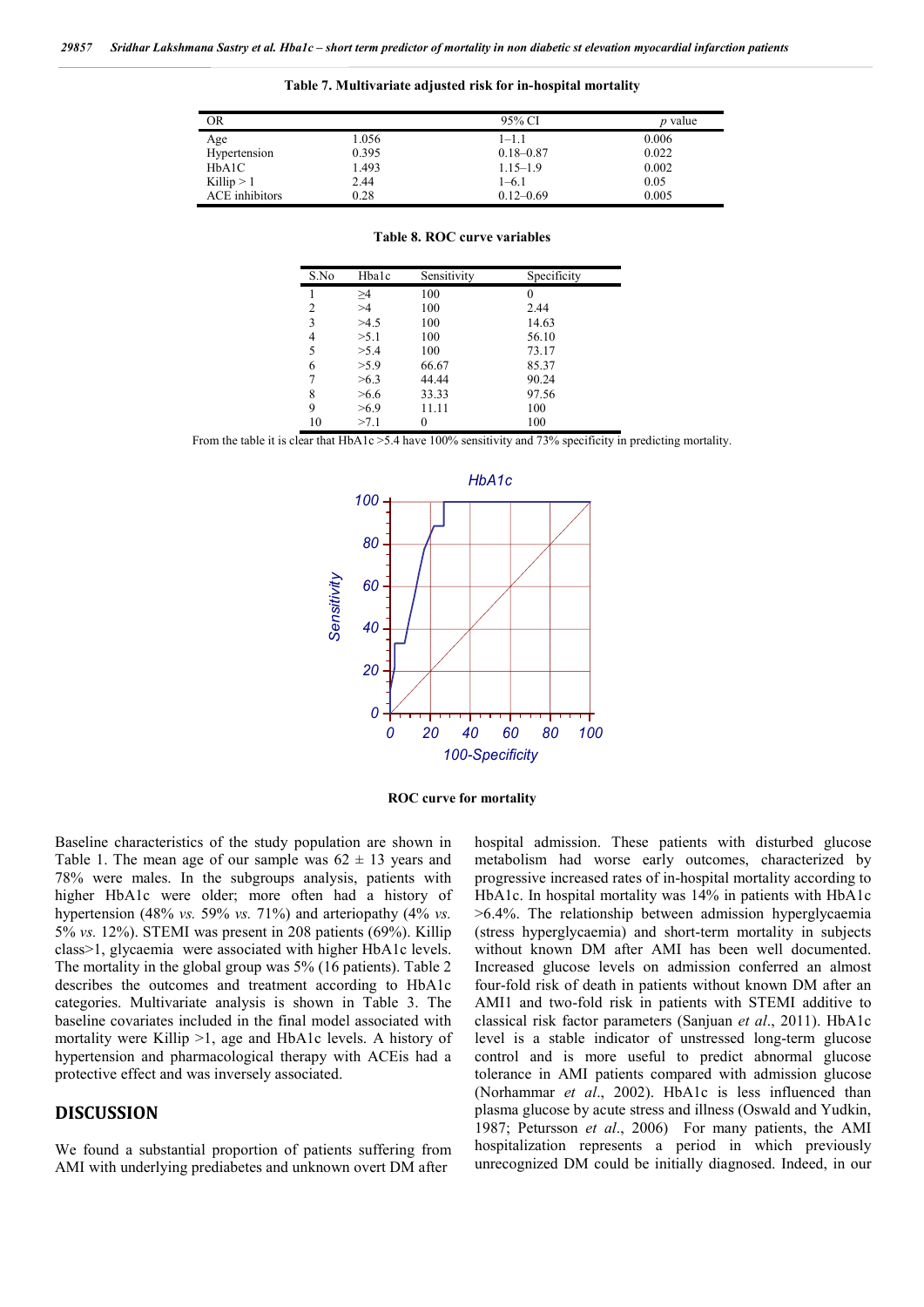study 7% of patients met the HbA1c criteria for newly diagnosed DM (American Diabetes Association, 2013) and this group represents a particularly high-risk population that has not been recognized or treated. The frequency of 7% non-diabetic patients with elevated HbA1c found in the current study is compatible with the findings of undiagnosed diabetes in other studies (Norhammar *et al*., 2002; Oswald and Yudkin, 1987; Petursson *et al*., 2006) Recent studies that evaluated the prognostic value of HbA1c in patients hospitalized with acute coronary syndrome have reported discrepant results. Several studies showed that although crude mortality data were higher in patients with elevated HbA1c following adjustment for many cardiovascular risk factors, HbA1c values failed to be an independent factor for mortality (Corpus *et al*., 2003; Timmer *et al*., 2006; Cakmak *et al*., 2008).

HbA1c, as a surrogate for more chronic dysglycaemia, is a more useful marker of patients with greater long-term risk of death (Timmer *et al*., 2011; Gustafsson *et al*., 2007). However, other authors suggested that HbA1c level was also a potent predictor of both in-hospital and long-term mortality (Chowdhury and Lasker, 1998; Rasoul *et al*., 2007; Cicek *et al*., 2011). Mortality rate and the risk of cardiogenic shock increased with levels of HbA1c in 150 patients with AMI without history of diabetes in an earlier study, which did not present a multivariate analysis (Oswald and Yudkin, 1987). After systematic review in patients with coronary artery disease with and without recognized diabetes, Liu *et al*. (2011) found that HbA1c levels had different prognostic effects based on patients' diabetes status. A U-shaped relationship, with lower mortality among patients within the prediabetes range, has been observed. Glycometabolic disturbance per se has a pathophysiological role in determining cardiovascular outcome, which is still disputed. The current data and their analyses do not elucidate whether the glucose disturbance has a causal role or is just a marker of more severe disease. For coronary heart disease, measures of risk discrimination showed significant improvement when glycated haemoglobin was added to models including fasting glucose (Selvin *et al*., 2010). Yet, undiagnosed diabetes or impaired glucose tolerance might be associated with other cardiovascular risk factors that are also undiagnosed and therefore untreated. Several mechanisms would have been involved in the greater early mortality among patients with AMI and previously undiagnosed diabetes. The fact that HbA1c was an independent prognostic indicator in our patients, additive to initial heart failure and classical cardiovascular risk factors, suggests the possibility that it was an important outcome factor, rather than a simple consequence of a larger or smaller infarct size.

Elevated HbA1c levels are likely the result of long term insulin resistance (HOMA). Metabolic disturbances associated with insulin resistance, including metabolic syndrome, abolish the effect of ischaemic preconditioning and induce oxidative stress affecting platelet function, coagulation and fibrinolysis (Kersten *et al*., 1998; Shechter and Merz, 2000). It is known that hyperglycaemia and/or hyperinsulinaemia in the acute stage of myocardial infarction are predictors of impaired coronary flow, both before and after reperfusion therapy with the occurrence of a non-reflow phenomenon after angioplasty (Timmer *et al*., 2005; Iwakura *et al*., 2003; Lazzeri *et al*., 2013). An interesting observation in previous works (Sanjuan *et al*., 2011; Sanjuan *et al*., 2011) is the association between hyperglycaemia and the high risk of ventricular tachyarrhythmia and initial or complicated bundle branch block in patients with AMI regardless of diabetes status. The use of free fatty acids instead of glucose by the ischemic myocardium could precipitate regional oxygen or energy crisis, and may lead to damaged cardiac-cell membranes, calcium overload and arrhythmias preceding mortality in many patients (30–32). In this study we have only observed an association between atrial fibrillation and bundle branch block with HbA1c levels but these factors were not independent risk adjusted for in-hospital mortality. Hypertension is a well-established risk factor for cardiovascular disease. The prognosis for hypertensive patients after AMI is uncertain because of the sparse and somewhat contradictory data. Patients with prior hypertension are older and are more likely to have diabetes and renal dysfunction. These clinical characteristics are all predictors of poor outcome (D'Ascenso *et al*., 2012; El-Menyar *et al*., 2011). The more risk factors present, the greater the likelihood of developing death and morbidity. Nevertheless, recent studies have shown a better in-hospital outcome in hypertensive than in normotensive patients with AMI. Abrignani *et al*. (2005). observed in 4994 consecutive patients admitted to an intensive care unit that hypertensive subjects with first AMI have a better in-hospital outcome than age- and gender-matched normotensive subjects, perhaps due to a less severe extension of the infarction area or to a different pathophysiological mechanism. Using data from the GRACE risk score in patients with non-ST-segment elevation acute coronary syndrome, Lee *et al*. (2013) observed that prior hypertension and the number of antihypertensive medications used pre-admission were not associated with increased in-hospital mortality. Patients with prior hypertension presented with higher systolic blood pressure on admission than those without; therefore one might expect these patients to have lower in-hospital mortality than those without prior history of hypertension. Our findings confirm the powerful and robust protective prognostic significance of hypertension in patients with AMI and unknown diabetes (odds ratio = 0.39; confidence interval: 0.18–0.87). Because milder abnormalities of glucose control are associated with increased cardiovascular risk, patients with diagnosis of diabetes were not considered for this study. Only 7% of our patients with HbA1c >6.4% could be considered as 'true diabetic patients'.

#### **Conclusion**

We found that HbA1c level, as a surrogate for more chronic dysglycaemia, is a useful marker of short-term risk of death in AMI patients without a history of diabetes. Introducing measurement of HbA1c in the CCU seems to be a simple method to obtain important information on mortality risk.

## **REFERENCES**

- Abrignani, M.G., Dominguez, L.J., Biondo, G., *et al*. 2005. Inhospital complications of acute myocardial infarction in hypertensive subjects. *Am J Hypertens,* 18: 165–170.
- American Diabetes Association, 2013. Diagnosis and classification of diabetes mellitus. *Diabetes Care*, 36: S67– S74.
- Cakmak, M., Cakmak, N., Cetemen, S., *et al*. The value of admission glycosylated hemoglobin level in patients with